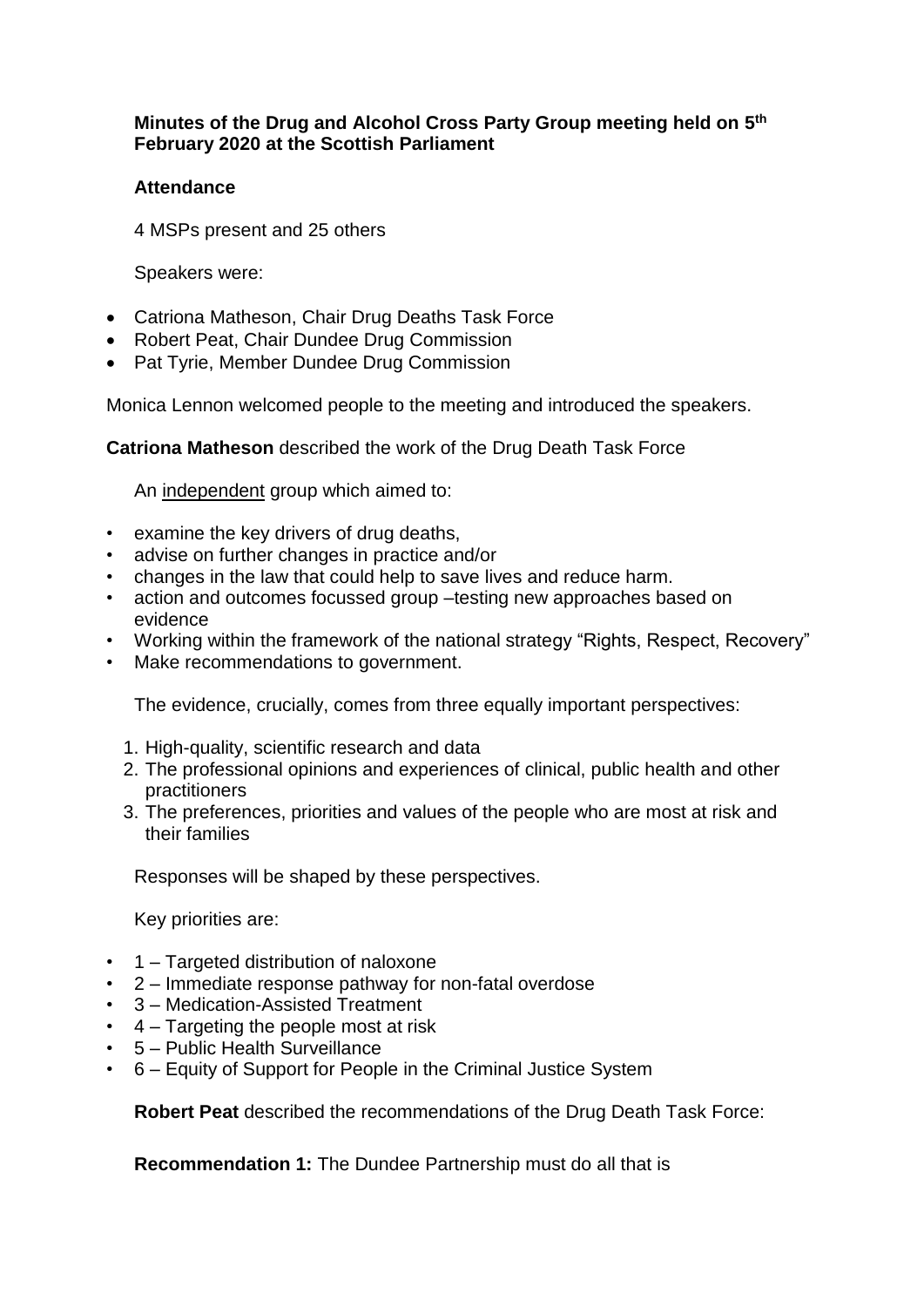necessary to achieve the required standard of leadership – the test of which will be that agreed changes are owned and supported by the statutory and third sectors, recovery communities, service users and families.

**Recommendation 2:** Challenge and eliminate stigma towards people who experience problems with drugs, and their families, across Dundee to ensure that everyone is treated in a professional and respectful manner.

**Recommendation 3:** Language matters. People who experience problems with drugs, and their friends and families, are part of our communities – let's make them feel like that.

**Recommendation 4:** Level the 'playing field' to ensure that all partners, statutory and third sector are held equally accountable. This is necessary to enhance patient safety and quality of provision. The balance between current centralised statutory and other provision needs to be changed.

**Recommendation 5:** Meaningful involvement of people who experience problems with drugs, their families and advocates.

**Recommendation 6:** Learning from the things that have gone wrong – attention to continuous improvement to benefit others who are vulnerable.

**Recommendation 7:** Choice is important and having the choice of accessing a full menu of services (including community and/or a residential setting) to support recovery should be available to people in Dundee.

**Recommendation 8:** The provision of services currently offered by ISMS should be delivered through the development of a new 'whole system' model of care. This should be structured via a joint and equal partnership with both primary care and the third sector, with the key purpose of utilising the unique strengths of all partners.

**Recommendation 9:** Reframe all substance use services to prioritise access, retention, quality of care and the safety of those using services, in line with the evidence base including, but not limited to: improved retention through having an unambiguous 'no unplanned discharges' policy; optimised OST; psychological treatments; assertive outreach; and broad integrated care.

**Recommendation 10:** Involvement of primary care and shared care models.

**Recommendation 11:** Review and refresh the community pharmacy model for OST engaging all stakeholders to develop an integrated and holistic approach to the care and treatment of people who use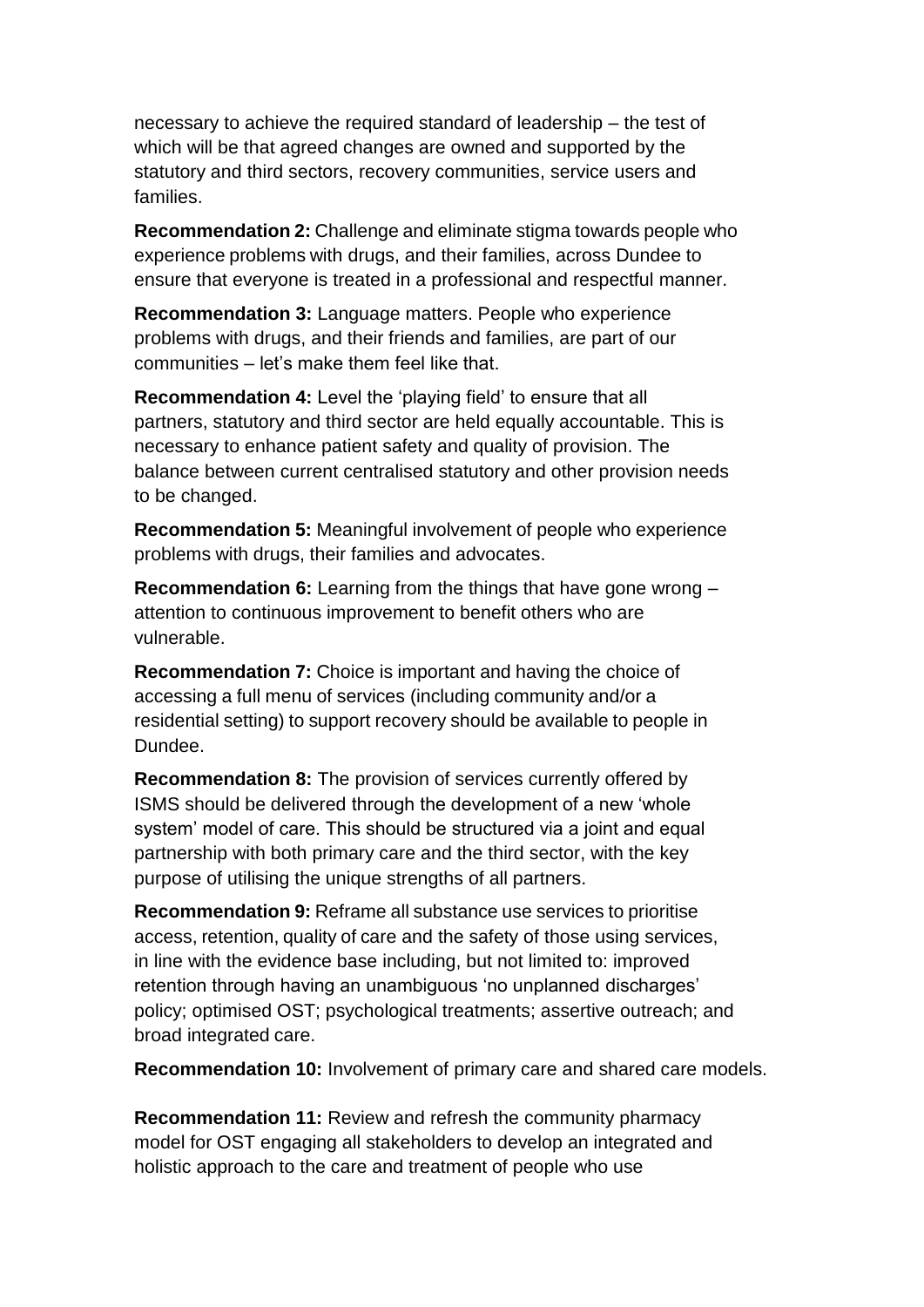substances. Look to establish a new Community Pharmacy model with additional support.

**Recommendation 12:** Commission a comprehensive independent Health Needs Assessment for people who experience problems with drugs.

**Recommendation 13:** Full integration of substance use and mental health services and support. This is recommended UK and international best practice – and it needs to happen in Dundee. Trauma, violence, neglect and social inequalities lie at the root of both mental health problems and substance use problems and most people with substance use problems also have mental health problems.

**Pat Tyrie** described her experience as a parent in Dundee

Pat stressed how desperate the need for urgent change is in the provision of medical services and other support and interventions for people with drug and alcohol issues.

Do public servants have any real sense of or awareness of the daily horrors for people living with substance uses? Pat then described several instances of this including her child living in a tent near my home taking heroin daily, an overdose situation in my home, her child's despair and suicide attempts, the breakup of his relationship and losing his partner and children and now I am caring for another of his children.

Families are ravaged by drug deaths and continued usage – it is not all about the deaths – people are living in misery daily.

Pat described how watched my child grow and develop with the potential to lead a useful and happy life – turned into a living nightmare for him and his family for over 20 years.

Currently in Dundee people are accessing treatment within a few days – a first for Dundee – can't over-stress the significance of how important this is. Previously people have waited for weeks. A concern would be does the service capacity match the number of clients to maintain this level of access. There is a sense that the scale of the drug problem outweighs the available capacity – a charity worker accompanying a client to Wallacetown HC saw 15 people waiting to be seen in a 3 hour clinic (i.e. 12 mins per person). The devil is in the detail – the surface may look ok but there is a need to ensure that changes are robust. How will the service changes and improvements be audited?

A stable prescription and start of treatment is the safest place for an people with a drug problem to be followed by wraparound care. A structured package of support is necessary including mental health and counselling to deal with the initial trauma that has caused the addiction.

Leadership was cited as one of the main elements for improvement in the Dundee